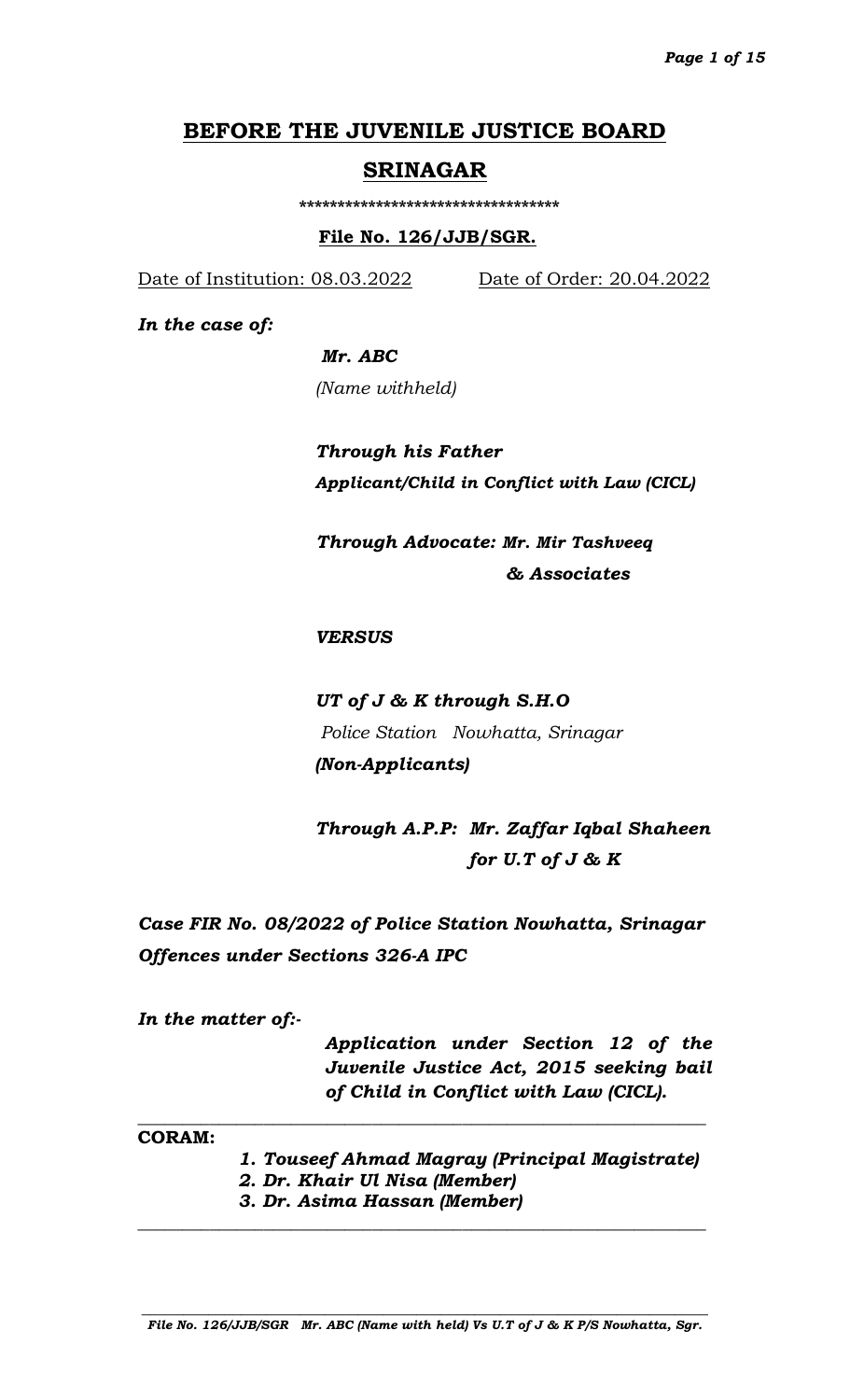## **O R D E R 20.04.2022**

### *FACTUAL BACKGROUND:-*

1. The Applicant/Child in Conflict with Law **(hereinafter referred to as CICL)** has filed this bail application submitting therein that the Applicant/CICL came to be arrested in connection with FIR No. 08/2022 for the alleged commission of offences falling under Section 326- A read with 120-B IPC by Police Station Nowhatta. The Applicant is a Child in Conflict with Law as defined by the provisions of the Juvenile Justice (Care and Protection of Children) Act, 2015 since at the time of the alleged commission of the offence, the Applicant/CICL had not attained majority. The Date of Birth certificate issued by the Srinagar Municipal Corporation clearly indicates that the date of birth of the Applicant/CICL is 20.09.2004. On 02.02.2022 the Applicant/CICL was arrested by the personnel of the above mentioned Police Station and since then the Applicant/CICL has been languishing in Observation Home, Harwan, Srinagar. The Principle of presumption of innocence is recognized as a "fundamental principle" by the J.J Act, 2015 and accordingly it shall be presumed that the Juvenile is innocent of any malafide or criminal intent. Therefore, the Applicant/CICL has a right to be treated in accordance with this presumption. The Applicant/CICL is a student and is studying in Class 8th and his studies are getting marred because of continued incarceration. The continuous confinement of the Applicant will be detrimental to his studies. A chance to learn in person at the school will create a favourable environment for the Applicant/CICL, allowing for the Juvenile's reformation and recreation. Allowing the Applicant/CICL to be under detention at this stage of the trial would be tantamount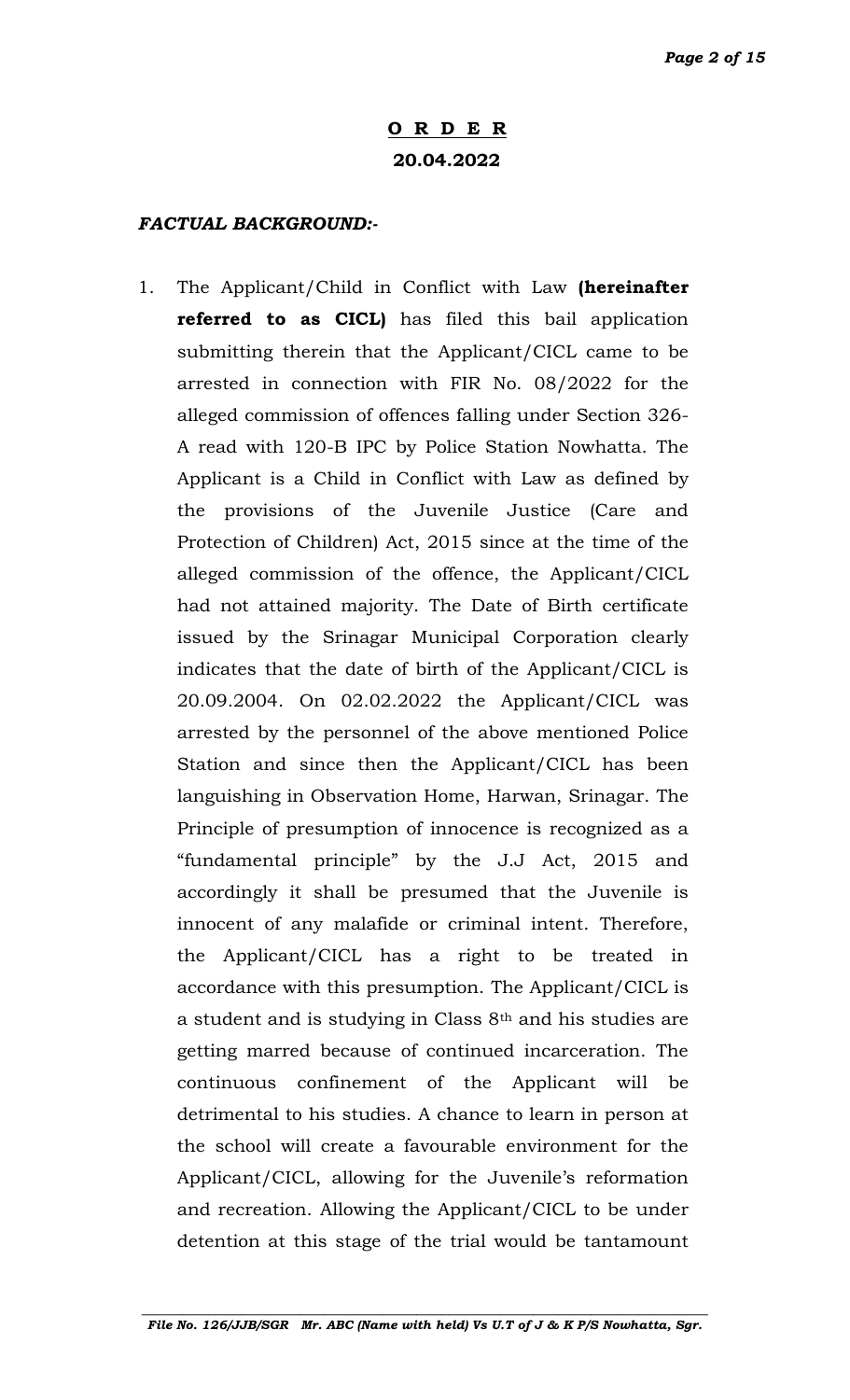*Page 3 of 15*

to draining of what could be a good period of life for the Applicant/CICL which could be used productively by the Applicant/CICL. The motion of bail under JJ Act, 2015, is very different from the bail as understood in Criminal Law. The difference lies in the fact that the JJ Act, 2015 is child centric and is reformative. The object of the Act is to rehabilitate and reform the CICL and not to penalize him. Therefore, a chance should be given to the Applicant/CICL to tread the way of becoming a model citizen. There is no chance that if the Applicant/CICL is released on bail, it will bring him in association with any known criminal or expose him to moral, physical or psychological danger or his release would defeat the ends of justice. The family setting is best for the overall development of the Juvenile. The welfare of the Juvenile is of paramount importance and it can be best served only when the Juvenile is placed in a friendly and caring environment and this can only be provided by the family of the Juvenile. The fundamental principles of the JJ Act, 2015 provide that detention pending trial should be used only as a measure of last resort and for the shortest possible period. Section 12 of the JJ Act, 2015 is worded to meet the aforementioned philosophy ensuring that children are released on bail at the earliest, irrespective of the nature of the offence. The grant of bail is the rule, and rejection, is exception. The Applicant/CICL belongs to a family of modest means. The Applicant/CICL has no prior criminal record nor has been previously convicted for the commission of a cognizable offence. Therefore, there arises the least possibility of the Applicant/CICL committing similar or other offences. The Juvenile's parents are determined to provide him with the best education possible as well as a nurturing atmosphere for his professional and personal development. Granting of bail by no stretch of interpretation means acquittal. Rather the Board transfers the alleged accused from the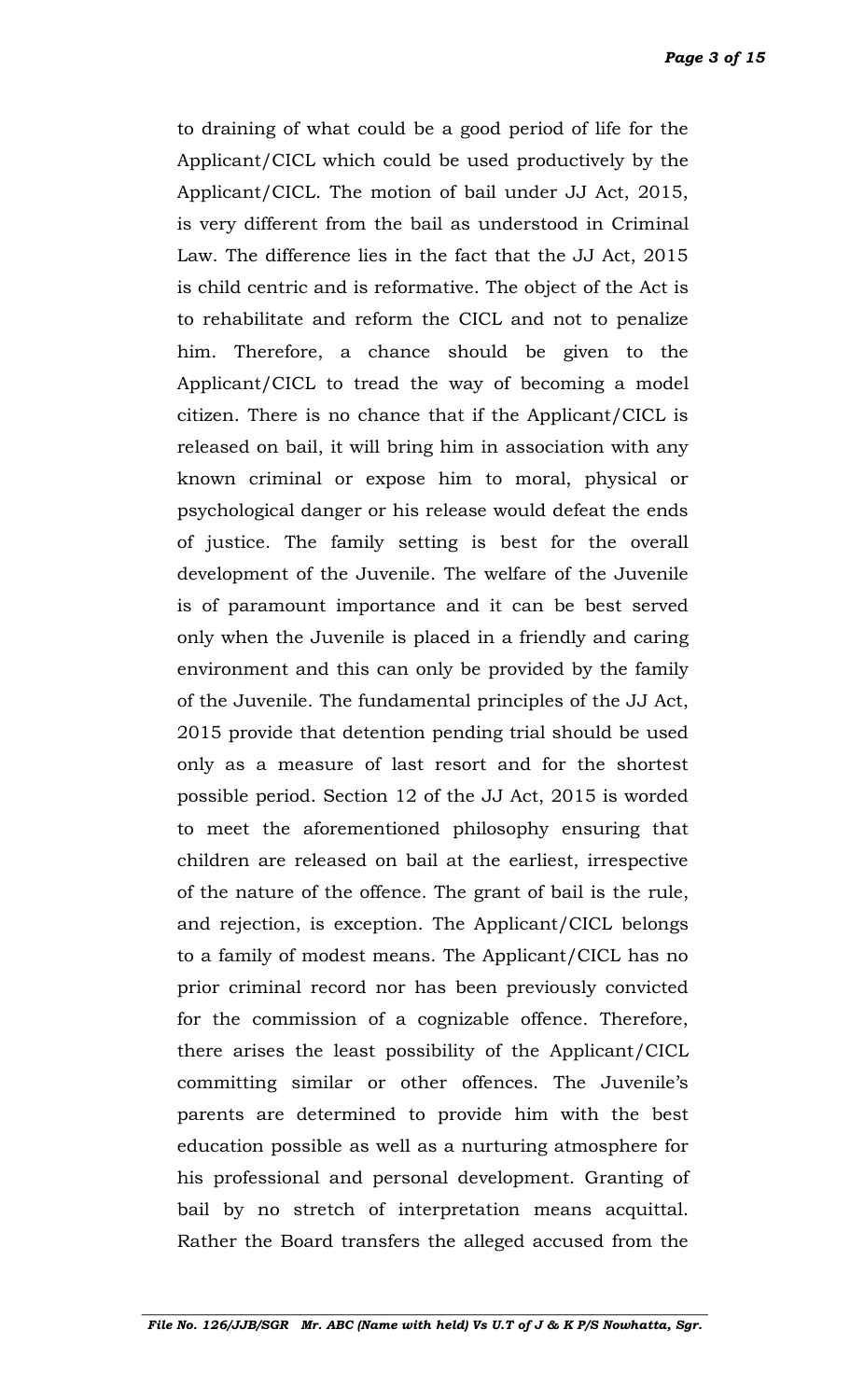*Page 4 of 15*

Custody of Law, momentarily, and entrusting the alleged Applicant/CICL to the Custody of Sureties under the esteemed supervision of the Hon'ble Board. And that the sureties, thus become bound to produce the Applicant/CICL before the Hon'ble Board to face trial. The parents of the Juvenile are ready to abide by any terms and conditions that may be imposed by the Board while granting him bail under the supervision of his parents. Lastly, prays the instant application be allowed.

2. The Ld. A.P.P **Mr. Zaffar Iqbal Shaheen** has filed the objections which are part of the file. The Ld. A.P.P has objected to the application on the grounds that the Applicant/CICL is involved in the commission of a nonbailable offence, hence cannot claim bail as a matter of right. The Applicant/CICL is involved in the commission of a heinous offence under Section 2 (33) JJ Act 2015. Applicant/CICL has committed and actively aided in the commission of this horrendous act which shows depravity of mind and cannot be treated as an act which can be dubbed as a child's mistake during youth hood. It is a ghastly act done with passion to ravish the life of the victim. The Applicant/CICL if released would certainly expose him to moral, physical or psychological danger and it is pertinent to mention the fact that the rage in society against the offender is simmering, so that the physical safety of the Applicant/CICL is best possible at the observation home as his release would expose him to physical injury or even mob-lynching, which may be carried by the relatives or friends of the victim or other anti-social elements in the society who may take law in their own hands. His release would also defeat the ends of justice as the victims family would be psychologically affected by the decision as they are already devastated by the offence committed against the victim. Further, it would embolden many other sick minded delinquents to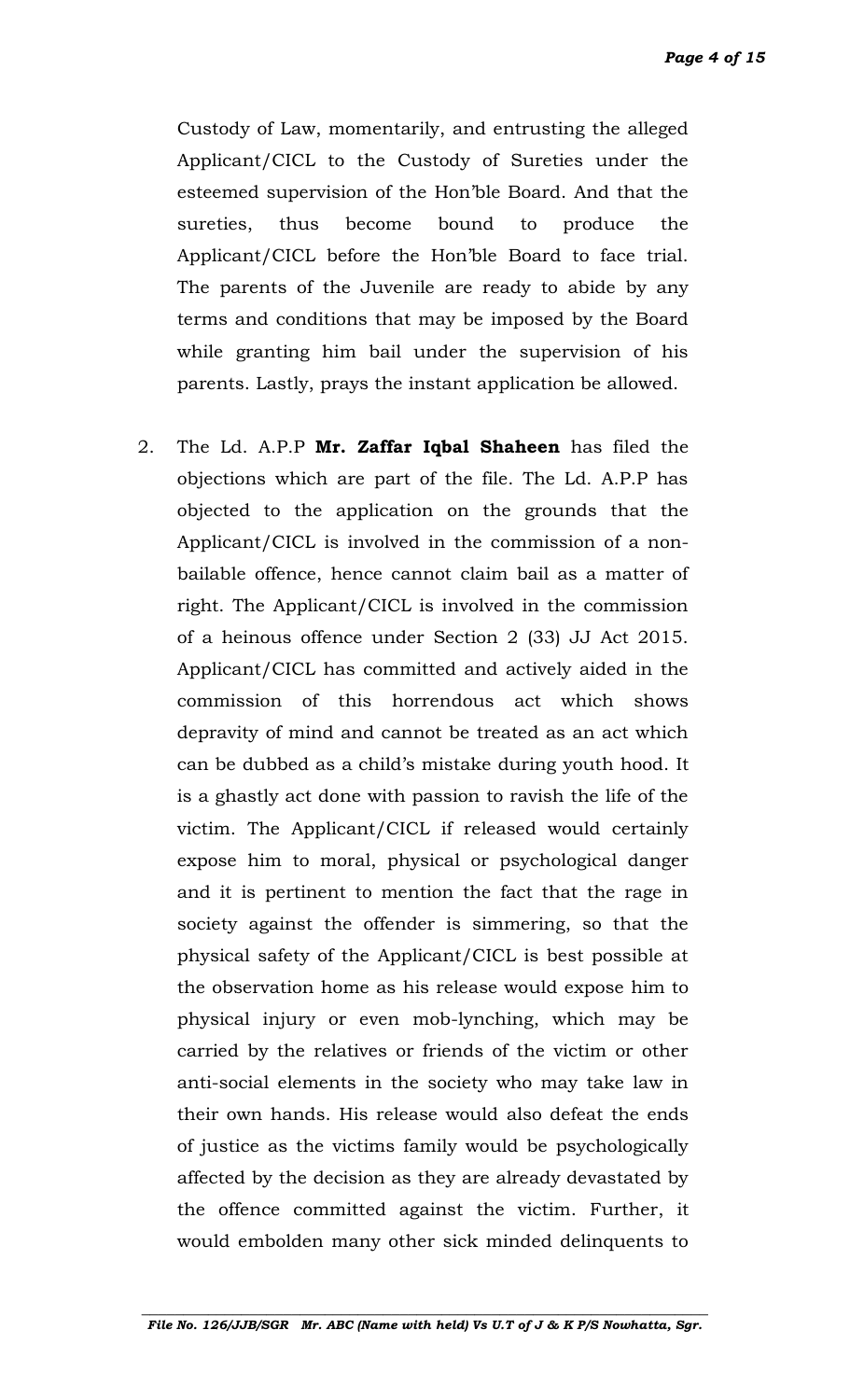*Page 5 of 15*

commit similar offences. The Applicant/CICL has lost parental control and hence cannot be reformed or reintegrated by way of parental care, love or attention. Hence, his safety, reformation can be possible only if he continues to be lodged at the reformative observation home. Lastly prayed that the instant application be rejected as the prosecution strongly opposes this application in the interest of justice, equity, and public order in the society at large.

- 3. **Perused the final report of the case as same stands presented before this Board on 22.02.2022. After perusal of the final report, it transpires that Investigating Officer has concluded that the offences under Section 326-A, 120-B IPC are prima facie found to be attributed against the CICL and presently the case is listed before Board for the preliminary assessment of CICL in accordance with the mandate of Juvenile Justice Act, 2015, in which next date of hearing is 04.05.2022**.
- 4. **Legal Cum Probationary Officer (LCPO) Srinagar, associated with District Child Protection Unit, Srinagar** has submitted **Social Investigation Report (SIR)** of the CICL which is part of the file, which transpires that the CICL was manipulated by main culprit. He was accompanying the main culprit in this case to the spot of commission of this offence. CICL and main culprit were known to each other and on the day of commission of offence main culprit namely Sajid asked CICL to accompany him for committing the said grave offence. He had tempted CICL that he would give new clothes to him if he accompanied him to the spot of incident and would throw acid on the victim. CICL denied to throw the acid on the victim but agreed in accompanying him (Sajid main Accused) to the place of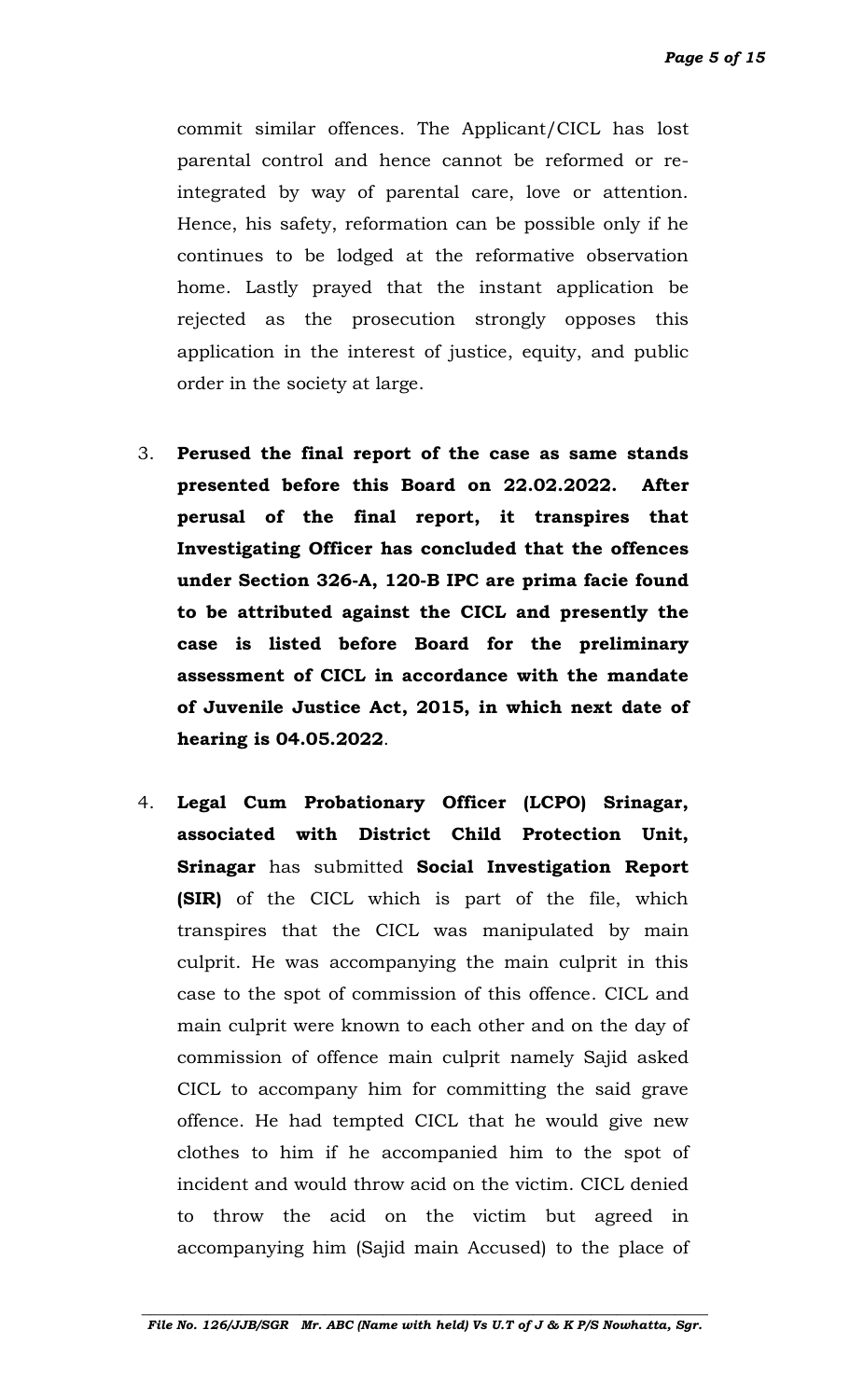occurrence. Further, submits that CICL must go through strict and proper rehabilitation. He must be kept under stringent supervision.

5. **Case History** of CICL is submitted by Probation Officer associated with Observation Home Harwan, Srinagar wherein it has been found that CICL is presently living in a nuclear family system. He is a student of 8th Standard. Peer group influence, Parental neglect and lack of moral and social education are the basic reasons for delinquency of CICL. It appeared that CICL is in need of proper counselling and guidance for the purpose of becoming a good human being. Moreover, parents of the CICL should also be given moral and ethical sessions so that they can guide their child in a proper manner.

### *ARGUMENTS:-*

6. Ld Counsel for the Applicant/CICL while arguing has reiterated that there are reasonable grounds for believing that the Applicant is innocent and is not guilty of such offences as are alleged against him and that he is not likely to commit any offence while on bail. The continuous arrest/detention of the child, in view of his tender age may not serve any useful purpose for his growth, development and betterment. And that the Applicant will appear before the board or any other court, during pendency of the investigation/trial in the case and that his guardian shall properly look after the delinquent child and secure him away from the company of known criminals. From a bare reading of the provision of Section 12 of the Juvenile Justice Act, 2015 i.e J. J Act, it appears that the intention of the legislature is to grant bail to the Juvenile irrespective of the nature of gravity of the offence alleged to have been committed by him, and bail can be declined only in such cases where reasonable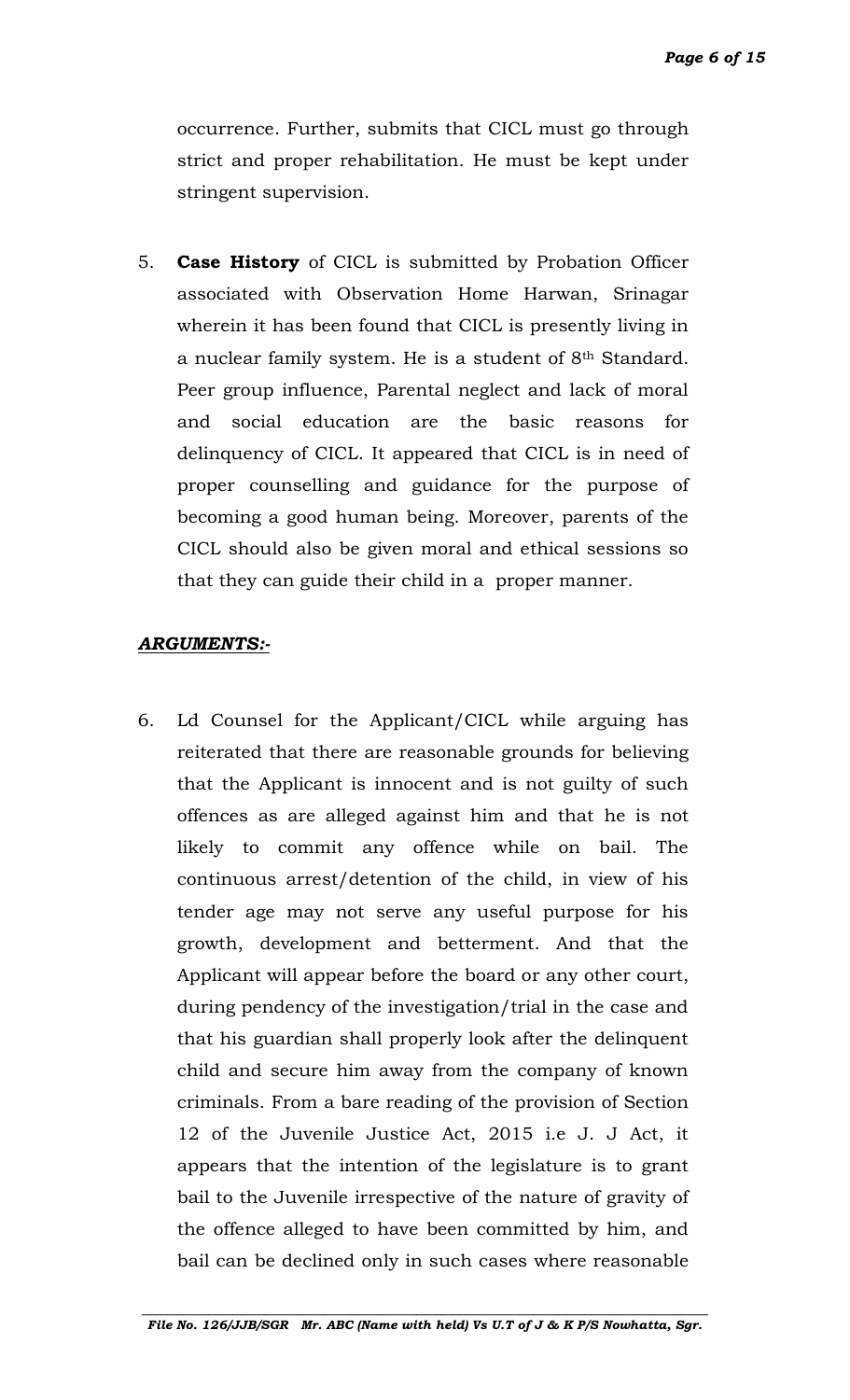*Page 7 of 15*

grounds are there for believing that the release is likely to bring the Juvenile into association of any known criminal or expose him to moral, physical or psychological danger, or that his release would defeat the ends of justice. Meaning thereby, as per the aforesaid provision, a Juvenile can be denied the concession of bail, if any of the three contingencies specified under Section 12 (1) of the J.J Act is available. In support of his arguments he has cited *(i). Jiya-Uddin (Minor) Thru. His.....Vs State of U.P & Anr Criminal Revision No. 1234 of 2018, (ii). Pradeep Kumar Vishwakarma Vs State of U.P Criminal Appeal No. 3526 of 2018.*

7. Learned APP for prosecution has also submitted that the Hon'ble Board is to take into consideration the Social Investigation Report prepared by the Probation Officer or Child Welfare Officer or Social Worker within a period of 15 days from the 1st production of CICL before the Board for ascertaining the circumstances in which the alleged offence was committed by the CICL U/S 8(e). The object being that solely rejecting a bail application on the basis of police report should not be the only norm rather a whole some view of the circumstances be taken into consideration for deciding a bail application. The Hon'ble Board should take into consideration, the third condition for the denial of bail i.e release would defeat ends of justice. Term "ends of justice" is not defined in the act. It means preservation of a proper balance between constitutional (statutory rights of an individual) and rights of people at large to have law enforced. The Hon'ble Board has also take into account the effect and impact of grant of bail to the juveniles on the victims family in particular and its adjoining society in general. This offence being a heinous offence within the meaning of Section 2 (33) and read with Section 15 of J.J. Act, the CICL has to be subjected to preliminary assessment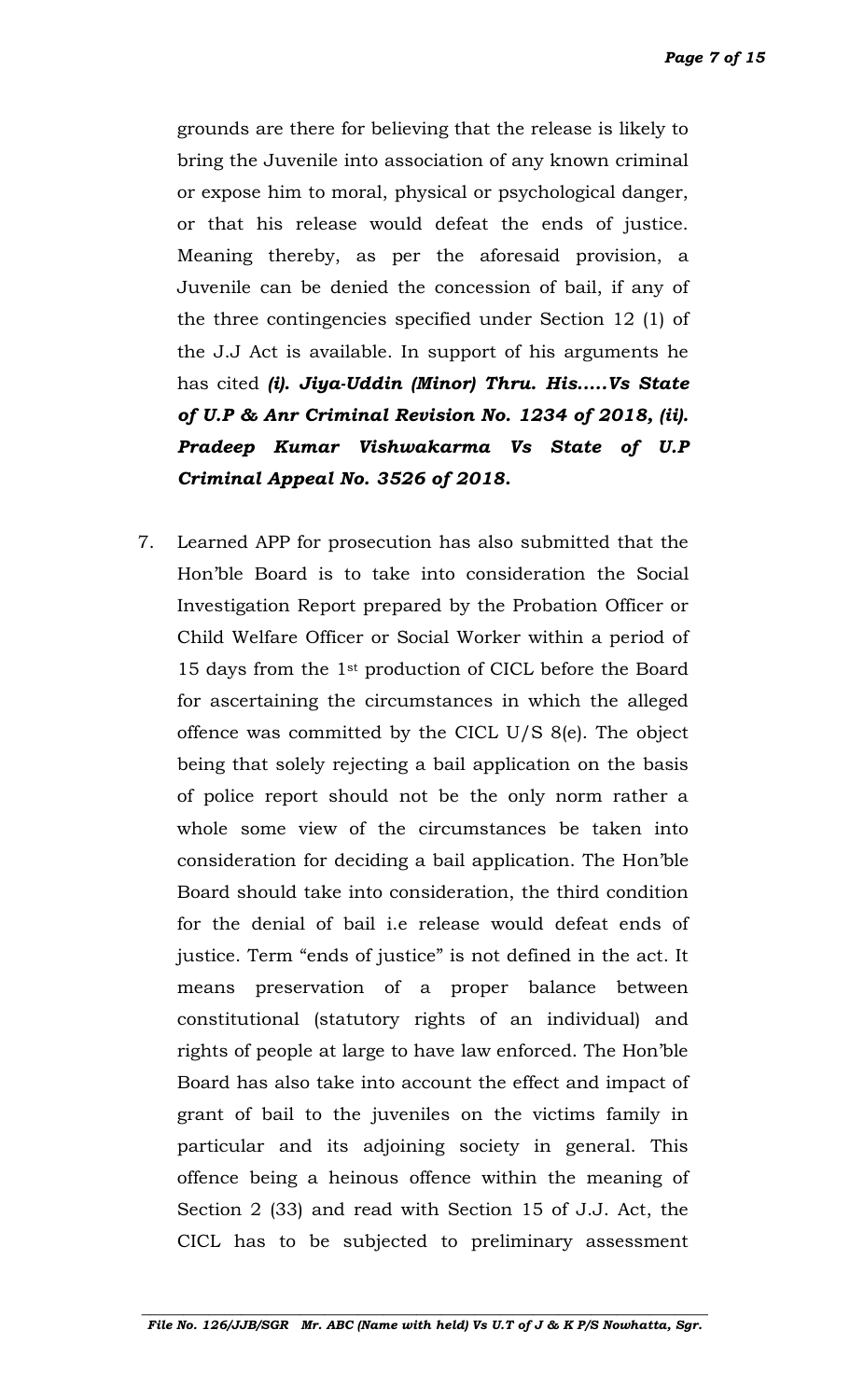under Section 15 (1) as the CICL is of 16 Years age and it is important to ascertain his ability to understand the consequences of the offence and must be decided under Section 14(3). However the mentioned Section does not put any rider on the grant or refusal of bail to the CICL. The exception of heinous offence alleged to be committed by the Juvenile of 16 Years of age and above upto 18 Years, with mature, mental facility has been carved out in the J.J Act of 2015. The earlier J.J Act of 2000 was not carrying any such exception regarding the age of Juvenile, which was upto the age of 18 Years. This exception of 16-18 Years was created after the shameful happening of Nirbhaya case in the capital of the country as a whole. As one of the accused in the said case had claimed to be juvenile and escaped the adequate punishment only on account of juvenility, though he was mentally and physically mature. Hence it is humbly submitted that the instant bail application be rejected in the interest of justice.

8. Heard and Considered.

### *FINDINGS:-*

9. The Board perused the Bail Application, Final Report, Objections filed by the Ld. APP, perused the entire record as well as considered the rival arguments advanced by the Ld Counsel for the Applicant and Ld. APP. Perused Social Investigation Report (SIR), Case History of the CICL prepared by Probation Officers. Besides, by the way interpretation of the law on the subject by the Hon'ble Apex Court and various other Hon'ble High Courts of our country in catena of judgments have laid down, that the following material consideration which the Courts/ Boards should keep in mind while granting/refusing bail in non-bailable offences to Juveniles:-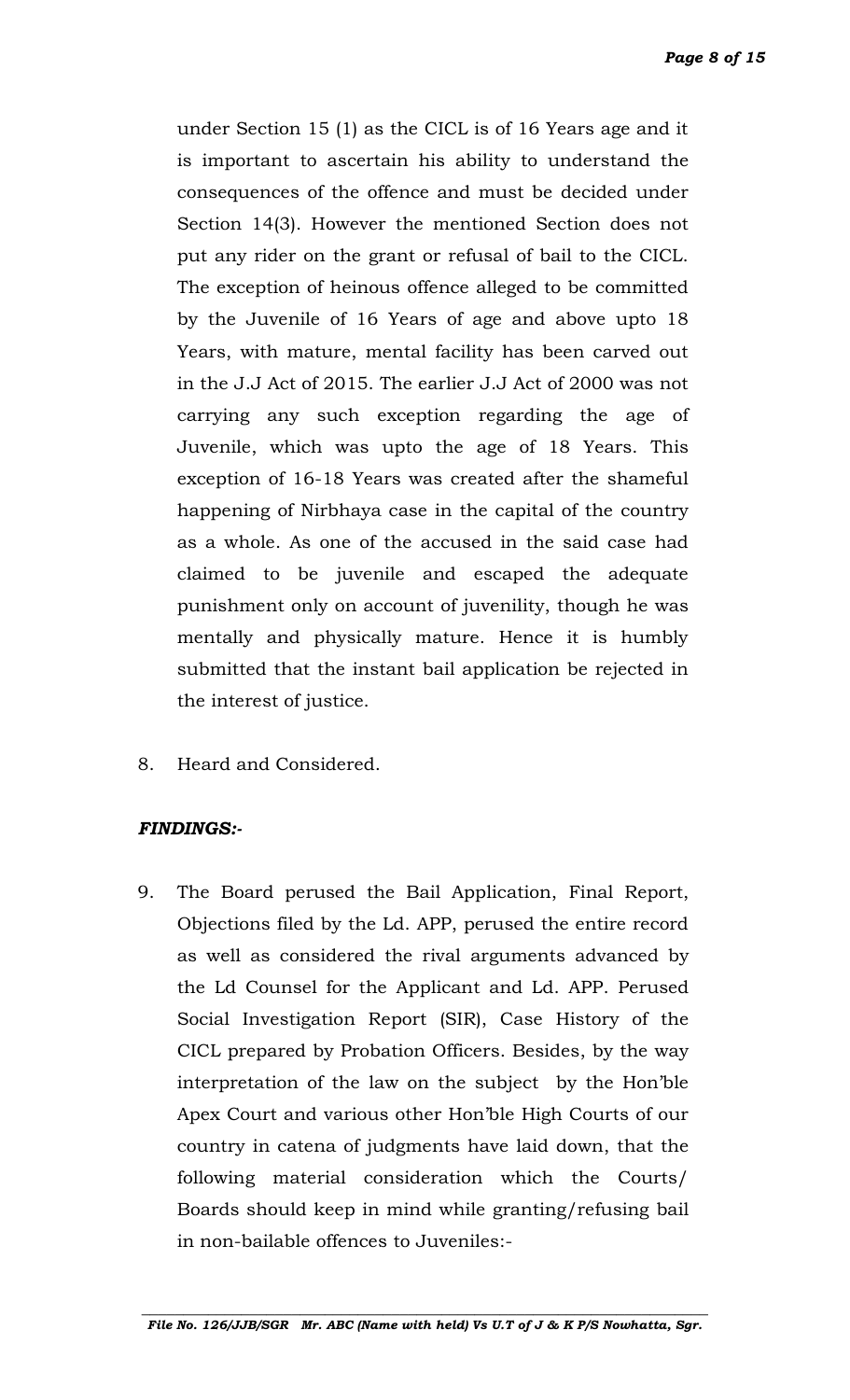- *That the Board must duly consider the nature and circumstances of the case;*
- *That the liberty of the child must be balanced against the larger interest of the society and the state;*
- *That the nature of the charge is the vital factor and the facts and circumstances play a predominant role;*
- *That the rehabilitation/reformation to which the child may be liable also bears upon the matter;*
- *That the judicial discretion must be exercised by the Board with utmost care and circumstances;*
- *The peculiar facts and circumstances of the case be considered;*
- *Social position or status of the CICL;*
- *Whether the grant of bail would thwart the course of justice, or defeat the ends of justice?*
- 10. Furthermore, Fundamental Principles of Care and Protection of Children guaranteed under the Juvenile Justice (Care & Protection of Children) Act, 2015 reads as:
	- *That the child's right to dignity and worth has to be respected and protected throughout the entire process of dealing with the child from the first contact with law enforcement agencies to the implementation of all measures for dealing with the child.*
	- *That in all the decisions taken within the context of administration of juvenile justice, the principle of best interest of the child shall be the primary consideration.*
	- *That all measures shall be taken to ensure that the child is safe and is not subjected to any harm, abuse or maltreatment while in contact with the care and protection system, and thereafter.*
	- *That the child shall be placed in institutional care as a step of last resort after making a reasonable inquiry.*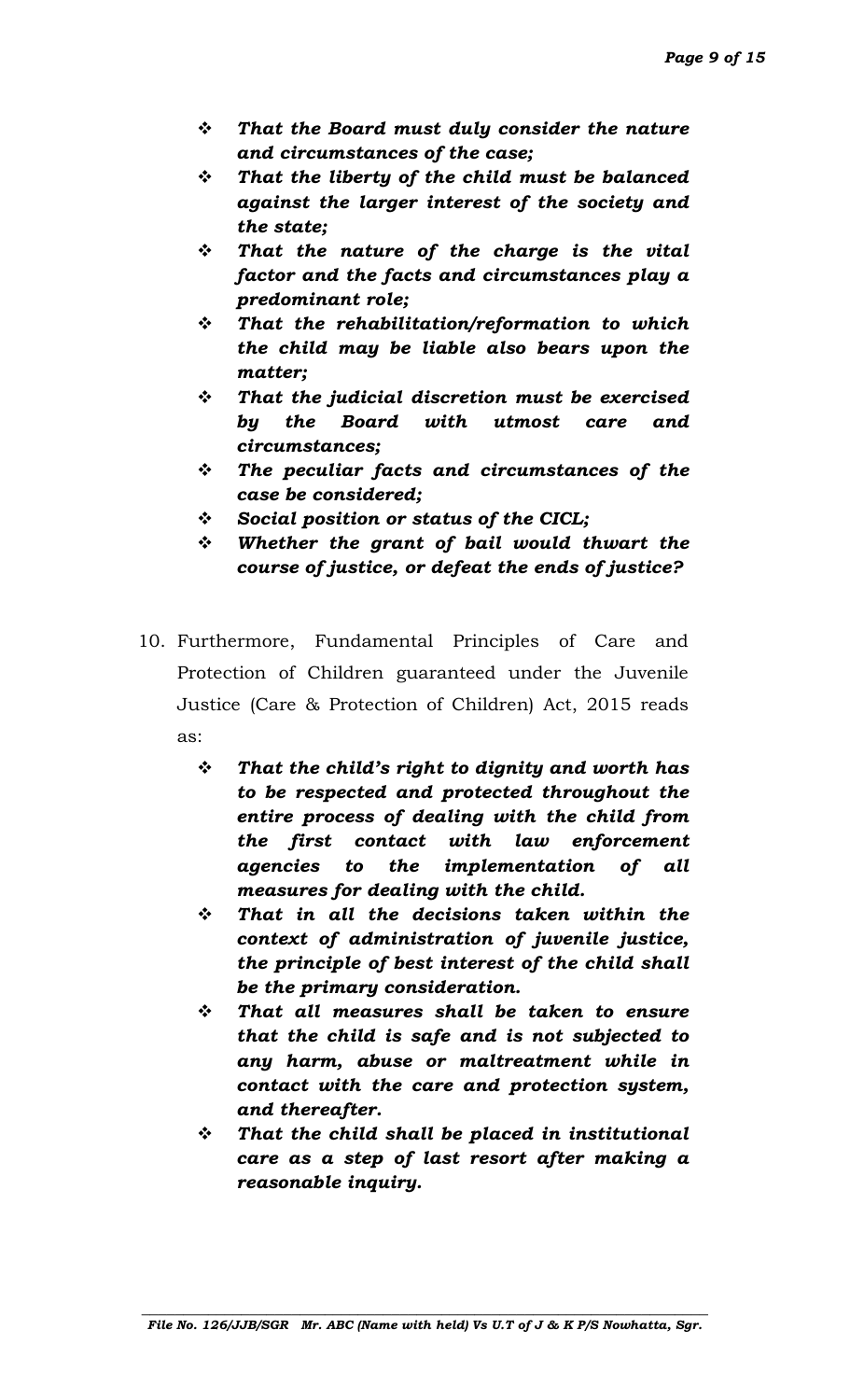- 11. Tested against the backdrop of the totality of the aforementioned governing principles, the peculiar facts and circumstances of the case and considering the welfare of the child, although admittedly the offences attributed to the CICL are classified as **heinous** as per the Juvenile Justice (Care and Protection of Children) Act, 2015, but the liberty of the children must be balanced against the larger interest of the society and the State, and bail to juvenile shall be norm and denial exception that too if case falls within one of the exceptions carved by Proviso to Section 12 (1) of JJ. Act, 2015.
- 12. The Board observed that from a bare reading of the provisions of Section 12 of Juvenile Justice (Care & Protection of Children) Act, 2015, it appears that the intention of the legislature is to grant bail to the children irrespective of the nature or gravity of the offence alleged to have been committed by him, and bail can be declined only on reasonable grounds. **A juvenile has to be released on bail mandatorily unless and until the exceptions carved out in proviso to Section 12(1) of the Juvenile Justice (Care & Protection of Children) Act, 2015 itself are made out. The exceptions are noted being:-**
	- *A reasonable ground for believing that the release is likely to bring the juvenile into association with any known criminal;*
	- *His release is likely to expose him to any moral, physical or psychological danger; and*
	- *His release would defeat the ends of justice*.

**Meaning thereby, as per the aforesaid provision, a juvenile can be denied the concession of bail, if any of the three contingencies specified under Section 12(1) of Juvenile Justice (Care & Protection of Children) Act, 2015 is available.**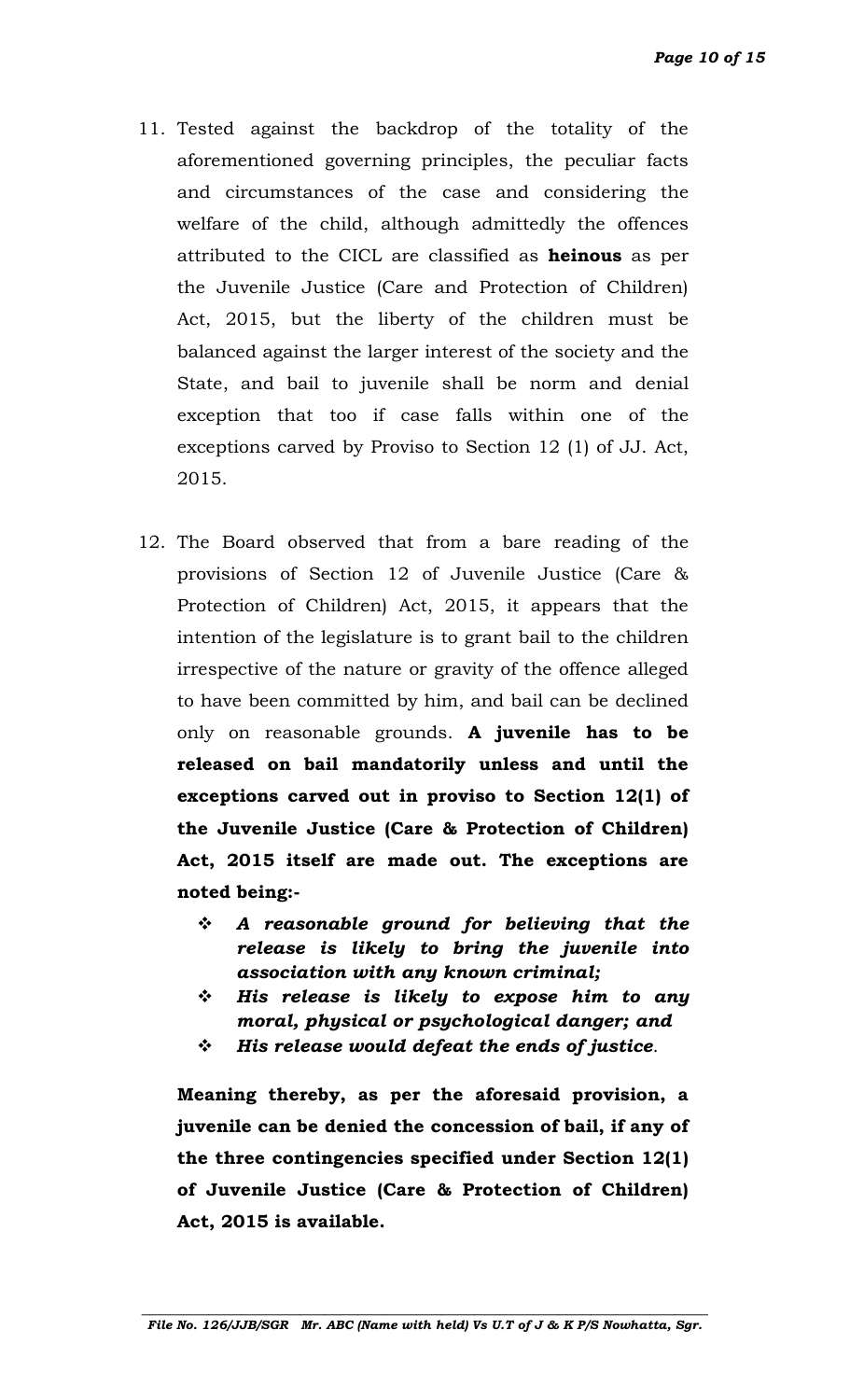13. Now, coming to the case under hand, the allegation (case of prosecution) against the CICL is that Police Station Nowhatta, Srinagar received an information through reliable sources, that on 01.02.2022 at about 17:30 hours, some unknown person or persons threw acid over the face of an unidentified girl at Usmania Colony Wantpora, Nowhatta and after this attack, the unknown Accused fled away from the spot. On receiving this information, FIR Number 08/2022 under Section 326-A was registered in Nowhatta Police station and investigation was set into motion. During investigation it came out that this was a well-planned criminal conspiracy hatched between main Accused Sajid Altaf Rather (A-1), and his associates namely Mohammad Saleem Ali (A-2) and later with CICL. The conspiracy was to teach a lesson and take revenge from the victim in this case, as she had rejected marriage proposal of main Accused namely Sajid Altaf Rather. In furtherance of this conspiracy main Accused brought Sulphuric acid from his associate namely Mohd Saleem Kumar and threw the acid on the victim's face while, his another associate CICL accompanied him for this criminal act. During course of investigation it was found that Accused, Sajid Altaf also associated third Accused CICL in the conspiracy, when he took him along to commit the act of throwing acid on the face of the victim. The third Accused CICL willingly accompanied the main Accused, Sajid Altaf on Scooty by sitting in back seat. After the criminal Act, he came back with the main Accused, Sajid on same Scooty and got busy in routine works. His conduct post the incident wherein he didn't inform anyone about the crime, also clearly points out that he was part of conspiracy and execution of the criminal act in this case. All the three Accused (A1, A2) and CICL were part of the criminal conspiracy even though they may have joined the conspiracy at different times but there was clear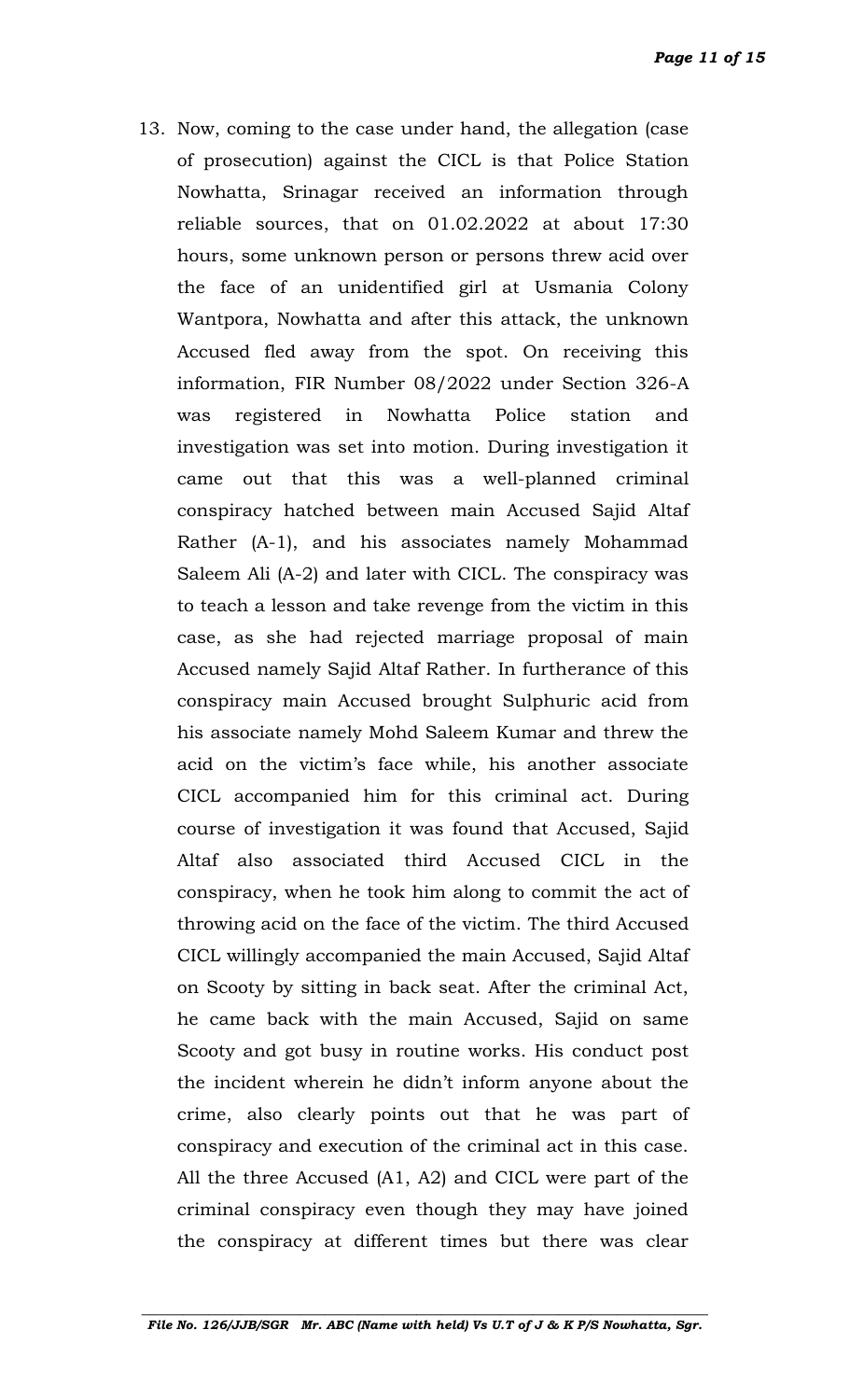*Page 12 of 15*

meeting of minds. Further, the fact that all the three Accused are residents of same locality and are well known to each other since long reinforces this. Investigation has fully established that the criminal act of throwing acid on the face of victim was in furtherance of conspiracy hatched by main Accused Sajid, in association with Accused, Saleem and CICL. The motive was to teach the victim a lesson as she had rejected marriage proposal of Accused, Sajid Altaf Rather.

14. **Bail in the instant case can be refused on the ground that release of CICL at this juncture would certainly defeat the ends of justice. Ends of Justice have been interpreted by courts in different manner. No universal formula can be laid down but justice to society as a whole has to be borne in mind while interpreting ends of justice. All that this Board wishes to say is that for the present, the Board is seized of this bail matter, there is a reasonable assurance about the charge being prima facie credible. It is true that the merits of the case or prima facie tenability of the charge, like an adult, is not entirely decisive to the fate of the bail plea. At the same time, it is not altogether irrelevant. The gravity of the charge, manner of its perpetration, circumstances in which the offence is alleged to have been committed, its immediate and not so immediate impact on the society at large and the locality, in particular, besides its impact on the aggrieved family, are all matters to be taken into reckoning while judging a juvenile's bail plea. All these factors are relevant under the last disentitling clause postulated under the proviso to Section 12 (1) of the Act, which says that release of the juvenile would 'defeat the ends of justice'. After all 'defeat the ends of justice' is not a word of art. It has been thoughtfully introduced**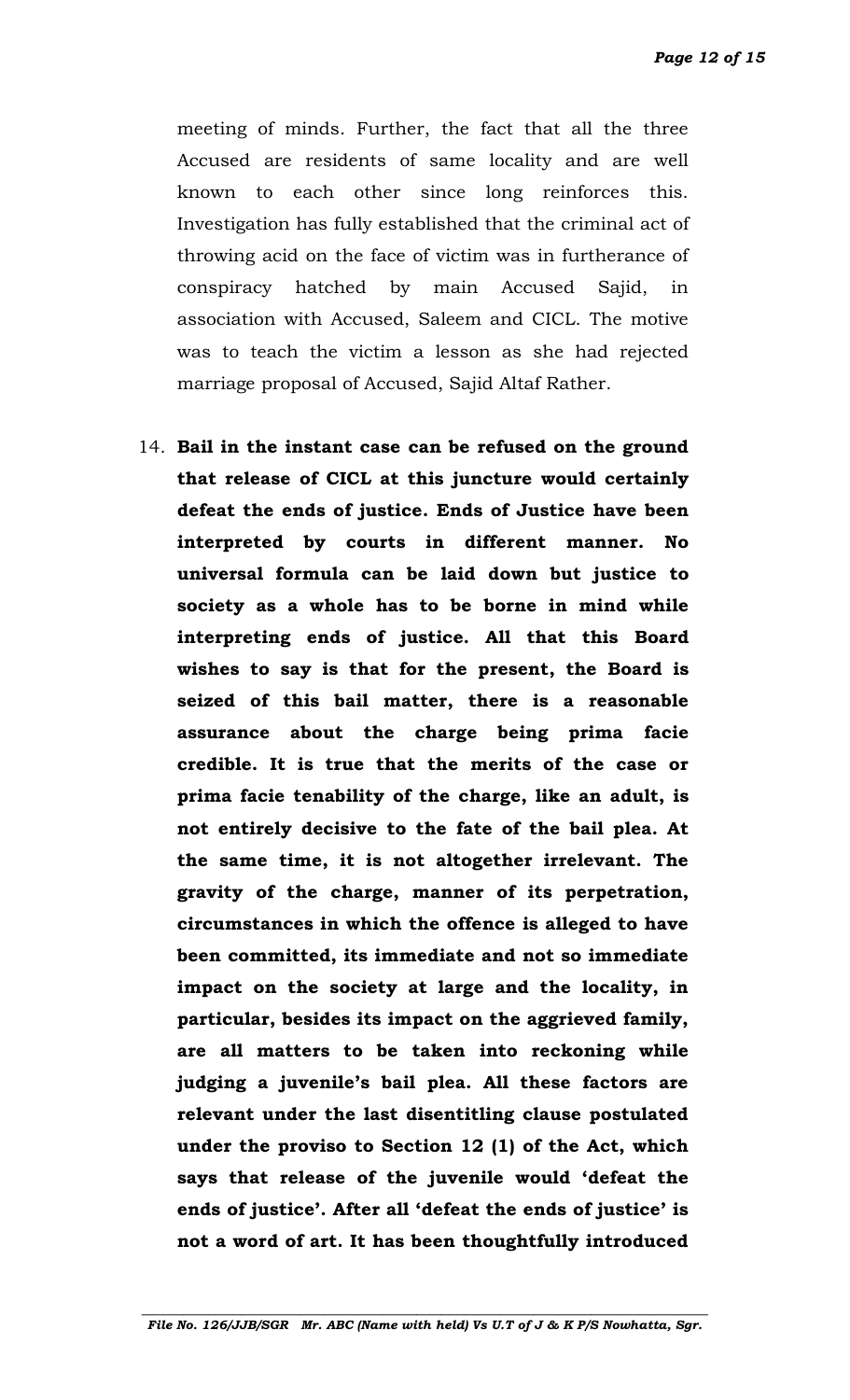**by the legislature to arm the Board with a right to overcome an otherwise absolute right to bail, where in the totality of the circumstances, release on bail would adversely impact the law and order and the equilibrium of an ordered society.** 

15. Hon'ble Apex Court in *Essa @ Anjum Abdul Razak Memon Vs State of Maharashtra 2013 (13) SCC 456* has given a guidance as to what the term "Ends of Justice" connotes. The relevant paras are reproduced herein below:-

> *"374. It has always been the subject matter of debate as what does the words "the ends of justice" mean, for the reason "that it is one of those questions to which the resigned wisdom applies that man cannot find a definitive answer, but can only try to improve the question". (Vide: L. Vijay Kumar vs. Public Prosecutor, A.P., AIR 1978 SC 1485).*

> *375. In Delhi Development Authority vs. Skipper Construction Co. (P) Ltd. and Another, AIR 1996 SC 2005, this Court observed that it is advisable to leave the power undefined and uncatalogued, so that it remains elastic enough to be moulded to suit the given situation.*

> *376. While dealing with such an issue, the court must not lose sight of the fact that meaning of "ends of justice" essentially refers to justice to all the parties. This phrase refers to the best interest of the public within the four corners of the statute. In fact, it means preservation of proper balance between the Constitutional/Statutory rights of an individual and rights of the people at large to have the law enforced. The "ends of justice" does not mean vague and indeterminate notions of justice, but justice according to the law of the land. (Vide: State Bank of Patiala & Ors. vs. S.K. Sharma, AIR 1996 SC 1669; and Mahade Vs Govind Gharge & Ors. vs. The Special Land Acquisition*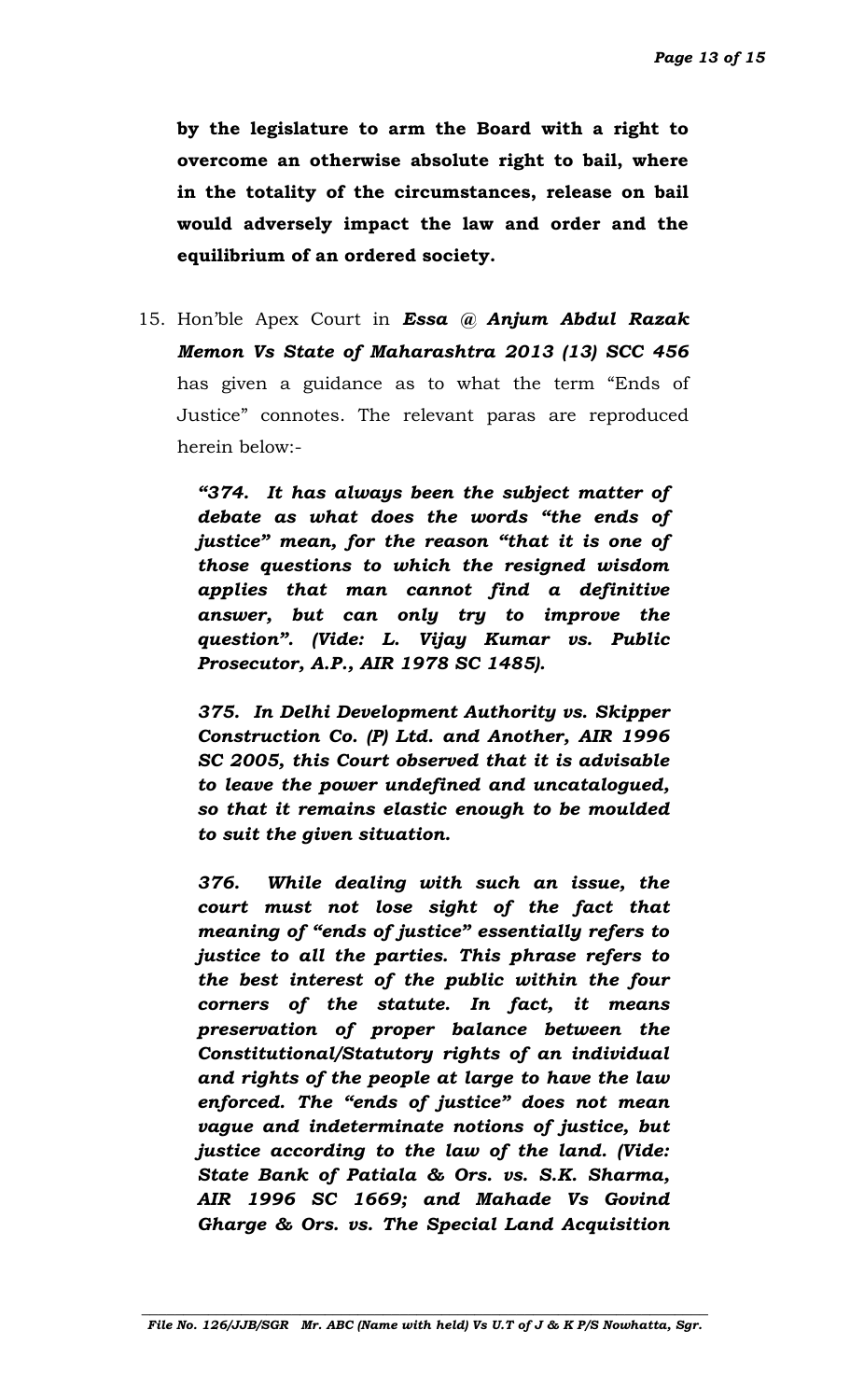*Officer, Upper Krishna Project, Jamkhandi, Karnataka, (2011) 6 SCC 321)*

*377. Thus, the law has to be interpreted in such a manner that it develops coherently in accordance with the principles, so as to serve, even-handedly, the Ends of Justice".*

16. **In the instant case alleged act of Applicant/CICL wherein he accompanied the main Accused to commit the alleged crime and post occurrence behaviour of Applicant/CICL, all point out to the fact that CICL needs reformation of highest degree so as to make him understand that the norms of society and laws of land are to be adhered to. The release at this juncture of CICL on bail will not serve the ends of justice. Rather, his placement at Observation Home, Harwan, Srinagar is in his best interest at this juncture as he has shown signs of reformation which shall continue for the time being.**

#### *CONCLUSION:-*

- 17. **So coming to the conclusion, the Board is not inclined to grant bail to the Applicant/CICL at this stage. Taking into the considerations the nature and gravity of allegations and overall circumstances, Board is of the opinion that release at this stage of CICL on bail would certainly defeat the Ends of Justice. Accordingly the instant bail application is dismissed and shall be attached with Final Report of the instant case.**
- 18. **Any observation made hereinabove shall be confined to the disposal of this bail application and shall not have any bearing on the enquiry pending before the Board with regard to the Applicant/CICL which will always be conducted in accordance with the General**